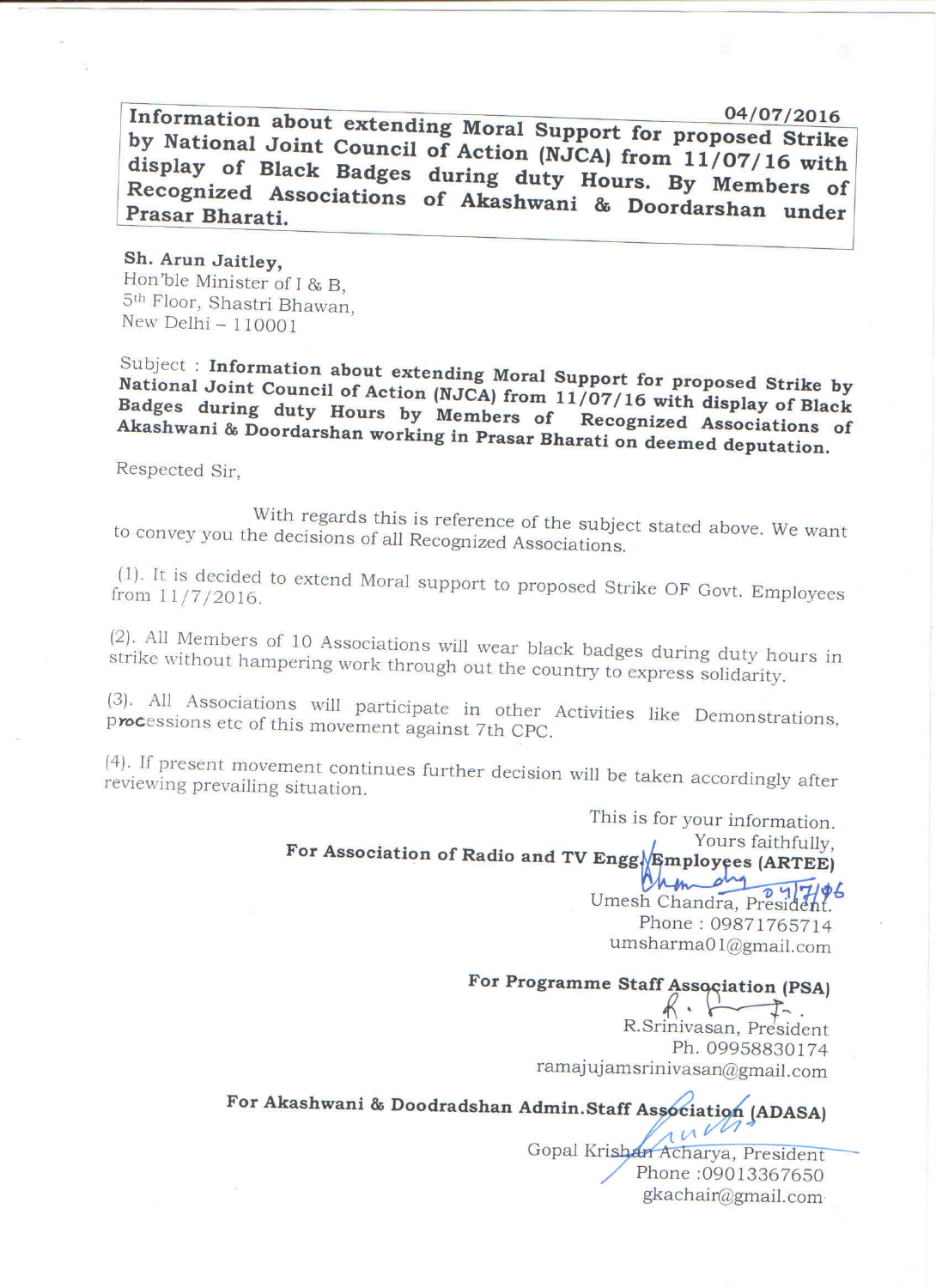Akashwani and Doordarshan Engineers Association (ADEA)

Start, Sking

President P.K.Singh, President,

09868240907

# Akashwani and Doordarshan Technical Employee Association. (ADTEA)

Pawan Kohli, Gen.Secy.<br>Ph. 0-9868129029

For Audience Research Employees Association, (AREA)

half of Gensec as he is on leave<br>and lightly Arvind Dhanvick, Gen. Secy.<br>PRAMILA SUREN Phone: 09313000  $\mathbb{R}^N$  arvinddhanvick@gmail.com

For Akashwani and Doordarshan Programme Production Personnels (ADP3)

Sanjeev Soni, Vice President,

Akhil Bhartiye Akashwani evam Doordarshan Chaturtha Sreni Karamchari **Sangh** 

AZ TILITY M Ph. 0-9818075427

Akashwani Announcers Association of AIR (AAA)

Mrs. Deepa Chodustude

For Akashwani and Doordarshan Stenographers Association (ADSA)

Executive Member

#### CC for Necessary action to:

Sh. M.Raghavaiah, Chairman/ Sh. K.K.N Kuttey, Member, NJCA, 13-C, Feroz Shah Road, New Delhi - 110001

## CC for information and necessary action to:

[1]. Col.(Retd.) Sh. Rajyavardhan Singh Rathore, Hon'ble MOS(MIB), Shastri Bhawan, New Delhi - 110001

[2]. Hon'ble Secretary of I & B, Shastri Bhawan, New Delhi-110001

[3]. The Chief Executive Officer, Prasar Bharati, PTI Building, New Delhi-110001

[4]. Director General, All India Radio, New Delhi - 110001

[5]. Director General, Doordarshan, New Delhi - 110001

[6]. Office Copy.